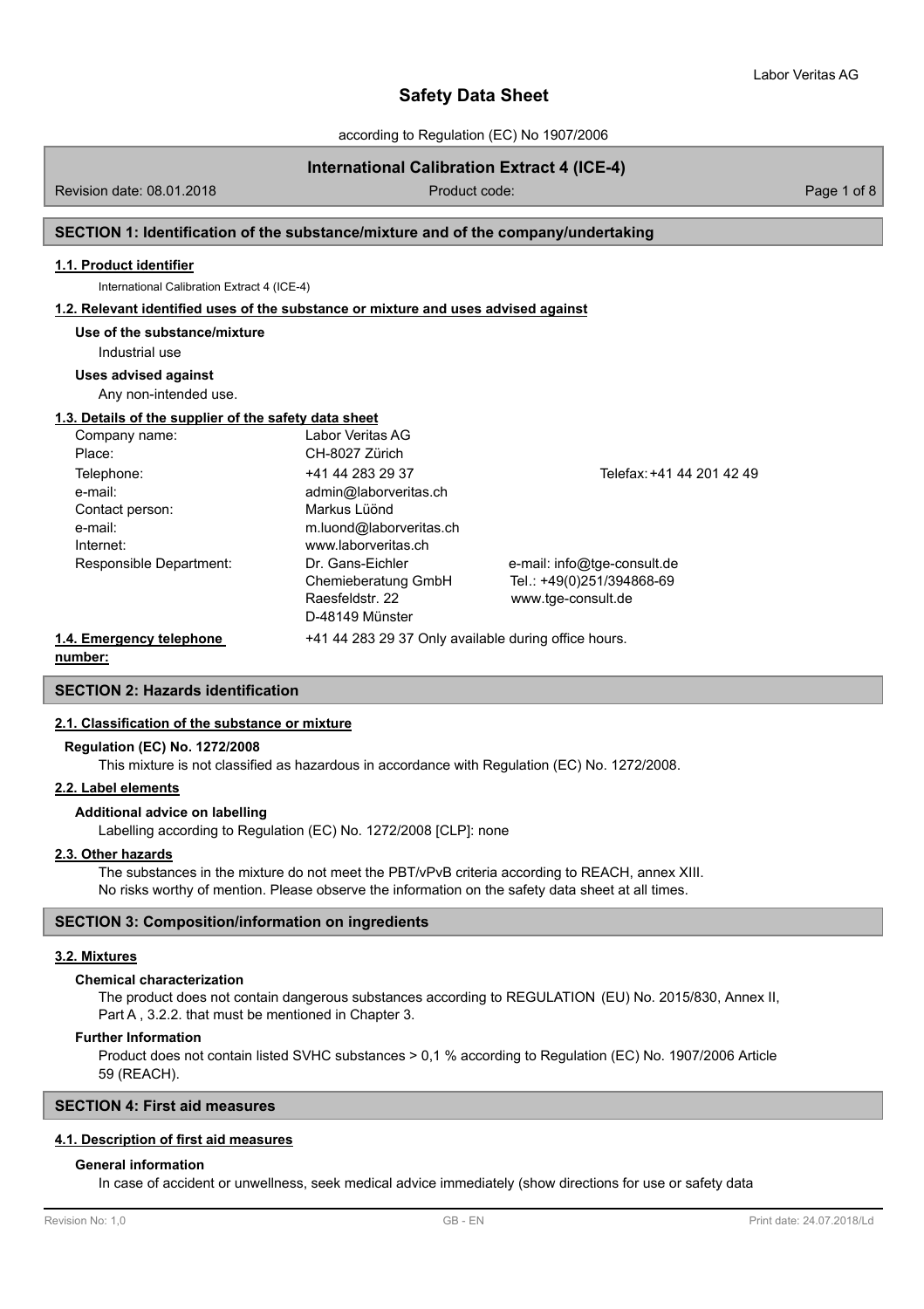according to Regulation (EC) No 1907/2006

# **International Calibration Extract 4 (ICE-4)**

Revision date: 08.01.2018 Product code: Page 2 of 8

### sheet if possible).

# **After inhalation**

In case of accident by inhalation: remove casualty to fresh air and keep at rest. In case of respiratory tract irritation, consult a physician.

### **After contact with skin**

Gently wash with plenty of soap and water. In case of skin irritation, consult a physician.

#### **After contact with eyes**

Rinse cautiously with water for several minutes. In case of troubles or persistent symptoms, consult an ophthalmologist.

#### **After ingestion**

Rinse mouth thoroughly with water. Let water be drunken in little sips (dilution effect). Do NOT induce vomiting. In all cases of doubt, or when symptoms persist, seek medical advice.

### **4.2. Most important symptoms and effects, both acute and delayed**

No information available.

## **4.3. Indication of any immediate medical attention and special treatment needed**

Treat symptomatically.

## **SECTION 5: Firefighting measures**

## **5.1. Extinguishing media**

## **Suitable extinguishing media**

Carbon dioxide (CO2). Dry extinguishing powder. alcohol resistant foam. Atomized water.

**Unsuitable extinguishing media**

High power water jet.

# **5.2. Special hazards arising from the substance or mixture**

Can be released in case of fire: Carbon monoxide. Carbon dioxide (CO2). Nitrogen oxides (NOx).

## **5.3. Advice for firefighters**

In case of fire: Wear self-contained breathing apparatus.

# **Additional information**

Collect contaminated fire extinguishing water separately. Do not allow entering drains or surface water. Co-ordinate fire-fighting measures to the fire surroundings.

# **SECTION 6: Accidental release measures**

### **6.1. Personal precautions, protective equipment and emergency procedures**

See protective measures under point 7 and 8.

# **6.2. Environmental precautions**

Discharge into the environment must be avoided.

## **6.3. Methods and material for containment and cleaning up**

Absorb with liquid-binding material (e.g. sand, diatomaceous earth, acid- or universal binding agents). Treat the recovered material as prescribed in the section on waste disposal .

Clean contaminated objects and areas thoroughly observing environmental regulations.

# **6.4. Reference to other sections**

Safe handling: see section 7 Personal protection equipment: see section 8 Disposal: see section 13

# **SECTION 7: Handling and storage**

# **7.1. Precautions for safe handling**

### **Advice on safe handling**

Wear suitable protective clothing. (See section 8.)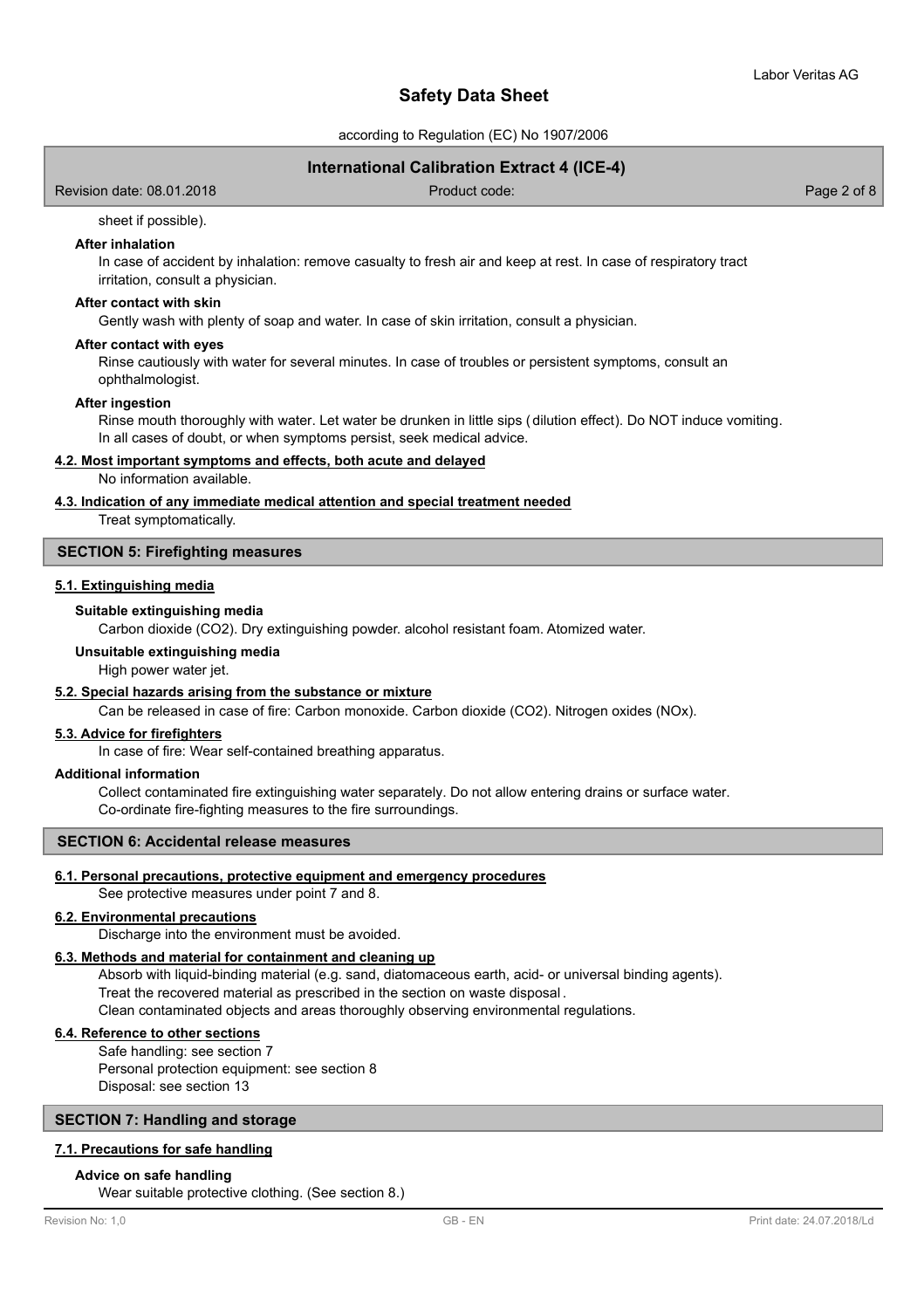according to Regulation (EC) No 1907/2006

# **International Calibration Extract 4 (ICE-4)**

Revision date: 08.01.2018 Product code: Page 3 of 8

# **Advice on protection against fire and explosion**

Usual measures for fire prevention.

### **Further information on handling**

General protection and hygiene measures: refer to chapter 8

#### **7.2. Conditions for safe storage, including any incompatibilities**

### **Requirements for storage rooms and vessels**

Keep container tightly closed in a cool, well-ventilated place.

#### **Advice on storage compatibility**

Do not store together with: Explosives. Oxidizing solids. Oxidizing liquids. Radioactive substances. Infectious substances. Food and animal feedingstuff

### **Further information on storage conditions**

Keep the packing dry and well sealed to prevent contamination and absorbtion of humidity. Recommended storage temperature: -20°C Protect against: Light. UV-radiation/sunlight. heat. moisture.

#### **7.3. Specific end use(s)**

refer to chapter 1.

# **SECTION 8: Exposure controls/personal protection**

# **8.1. Control parameters**

# **Additional advice on limit values**

To date, no national critical limit values exist.

### **8.2. Exposure controls**

#### **Appropriate engineering controls**

No special measures are necessary.

#### **Protective and hygiene measures**

Always close containers tightly after the removal of product. When using do not eat, drink, smoke, sniff. Wash hands before breaks and after work.

#### **Eye/face protection**

Wear safety glasses; chemical goggles (if splashing is possible). DIN EN 166

#### **Hand protection**

In case of prolonged or frequently repeated skin contact: Wear suitable gloves. Suitable material: FKM (fluororubber). - Thickness of glove material: 0,4 mm Breakthrough time >= 8 h Butyl rubber. - Thickness of glove material: 0,5 mm Breakthrough time >= 8 h CR (polychloroprenes, Chloroprene rubber). - Thickness of glove material: 0,5 mm Breakthrough time >= 8 h NBR (Nitrile rubber). - Thickness of glove material: 0,35 mm Breakthrough time >= 8 h PVC (Polyvinyl chloride). - Thickness of glove material: 0,5 mm Breakthrough time >= 8 h The selected protective gloves have to satisfy the specifications of EU Directive 89/686/EEC and the standard EN 374 derived from it. Before using check leak tightness / impermeability. In the case of wanting to use the gloves again, clean them before taking off and air them well.

#### **Skin protection**

Suitable protective clothing: Lab apron.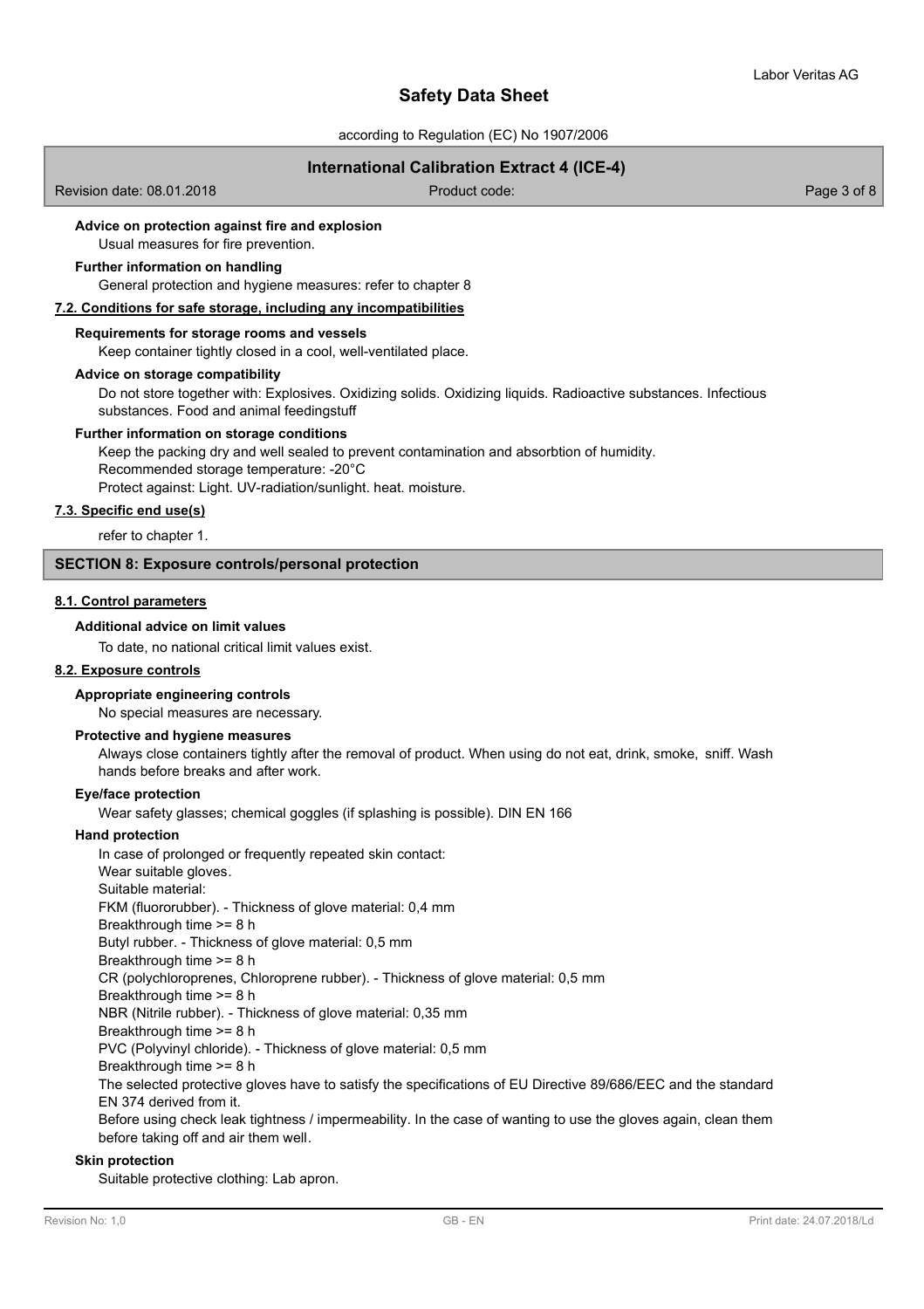according to Regulation (EC) No 1907/2006

# **International Calibration Extract 4 (ICE-4)**

Revision date: 08.01.2018 and 2010 Contract Code: Product code: Page 4 of 8

Minimum standard for preventive measures while handling with working materials are specified in the TRGS 500.

# **Respiratory protection**

With correct and proper use, and under normal conditions, breathing protection is not required.

# **Environmental exposure controls**

No special precautionary measures are necessary.

# **SECTION 9: Physical and chemical properties**

| 9.1. Information on basic physical and chemical properties |                |                           |
|------------------------------------------------------------|----------------|---------------------------|
| Physical state:                                            | liquid         |                           |
| Colour:                                                    | not determined |                           |
| Odour:                                                     | characteristic |                           |
| pH-Value:                                                  |                | not determined            |
| Changes in the physical state                              |                |                           |
| Melting point:                                             |                | not determined            |
| Initial boiling point and boiling range:                   |                | not determined            |
| Sublimation point:                                         |                | not determined            |
| Softening point:                                           |                | not determined            |
| Pour point:                                                |                | not determined            |
| Flash point:                                               |                | not determined            |
| Sustaining combustion:                                     |                | Not sustaining combustion |
| <b>Explosive properties</b><br>none                        |                |                           |
| Lower explosion limits:                                    |                | not determined            |
| Upper explosion limits:                                    |                | not determined            |
| Ignition temperature:                                      |                | not determined            |
| <b>Auto-ignition temperature</b><br>Gas:                   |                | not determined            |
| Decomposition temperature:                                 |                | not determined            |
| <b>Oxidizing properties</b><br>none                        |                |                           |
| Vapour pressure:                                           |                | not determined            |
| Density:                                                   |                | not determined            |
| Water solubility:                                          |                | not determined            |
| Solubility in other solvents<br>not determined             |                |                           |
| Partition coefficient:                                     |                | not determined            |
| Viscosity / dynamic:                                       |                | not determined            |
| Viscosity / kinematic:                                     |                | not determined            |
| Flow time:                                                 |                | not determined            |
| Vapour density:                                            |                | not determined            |
| Evaporation rate:                                          |                | not determined            |
| Solvent separation test:                                   |                | not determined            |
| Solvent content:                                           |                | not determined            |
| $\sim$ $\sim$ $\sim$ $\sim$                                |                |                           |

# **9.2. Other information**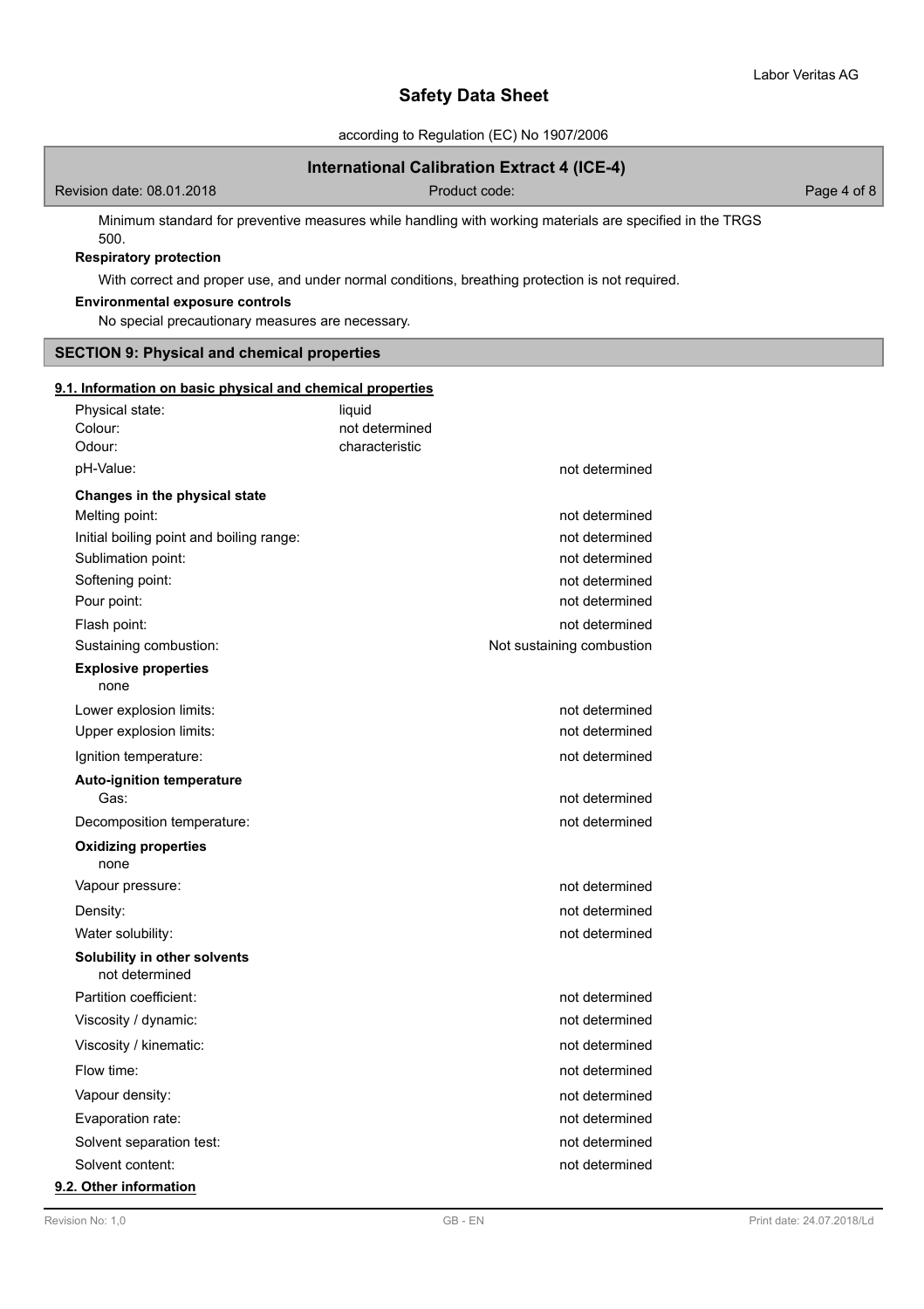according to Regulation (EC) No 1907/2006

# **International Calibration Extract 4 (ICE-4)**

Revision date: 08.01.2018 Product code: Page 5 of 8

Solid content: not determined

# **SECTION 10: Stability and reactivity**

## **10.1. Reactivity**

No information available.

# **10.2. Chemical stability**

The product is chemically stable under recommended conditions of storage, use and temperature.

# **10.3. Possibility of hazardous reactions**

No information available.

# **10.4. Conditions to avoid**

Protect against: UV-radiation/sunlight. heat.

### **10.5. Incompatible materials**

Materials to avoid: Oxidizing agents, strong. Reducing agents, strong.

### **10.6. Hazardous decomposition products**

Can be released in case of fire: Carbon monoxide. Carbon dioxide (CO2). Nitrogen oxides (NOx).

### **SECTION 11: Toxicological information**

### **11.1. Information on toxicological effects**

# **Toxicocinetics, metabolism and distribution**

No data available.

#### **Acute toxicity**

Based on available data, the classification criteria are not met.

## **Irritation and corrosivity**

Based on available data, the classification criteria are not met.

## **Sensitising effects**

Based on available data, the classification criteria are not met.

### **Carcinogenic/mutagenic/toxic effects for reproduction**

Based on available data, the classification criteria are not met.

#### **STOT-single exposure**

Based on available data, the classification criteria are not met.

#### **STOT-repeated exposure**

Based on available data, the classification criteria are not met.

# **Aspiration hazard**

Based on available data, the classification criteria are not met.

# **Specific effects in experiment on an animal**

No data available.

# **SECTION 12: Ecological information**

#### **12.1. Toxicity**

The product has not been tested.

# **12.2. Persistence and degradability**

The product has not been tested.

# **12.3. Bioaccumulative potential**

#### No indication of bioaccumulation potential.

# **12.4. Mobility in soil**

No data available.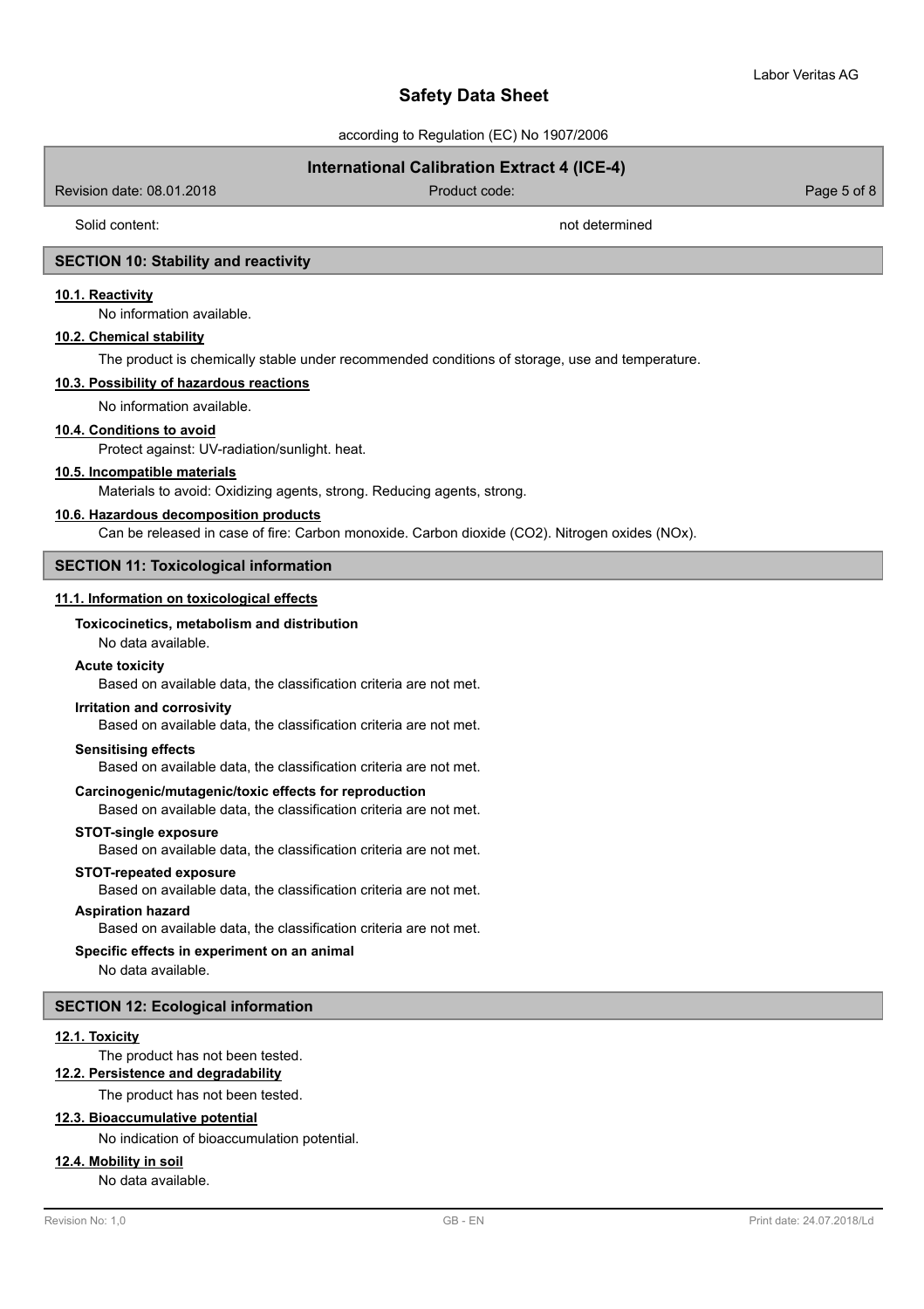according to Regulation (EC) No 1907/2006

# **International Calibration Extract 4 (ICE-4)**

Revision date: 08.01.2018 Product code: Page 6 of 8

# **12.5. Results of PBT and vPvB assessment**

The components in this formulation do not meet the criteria for classification as PBT or vPvB.

#### **12.6. Other adverse effects**

No data available.

### **Further information**

Do not allow to enter into surface water or drains.

# **SECTION 13: Disposal considerations**

#### **13.1. Waste treatment methods**

### **Advice on disposal**

Observe in addition any national regulations! Consult the local waste disposal expert about waste disposal. Non-contaminated packages may be recycled.

According to EAKV, allocation of waste identity numbers/waste descriptions must be carried out in a specific way for every industry and process.

Control report for waste code/ waste marking according to EAKV:

#### **Waste disposal number of waste from residues/unused products**

160306 WASTES NOT OTHERWISE SPECIFIED IN THE LIST; off-specification batches and unused products; organic wastes other than those mentioned in 16 03 05

### **Waste disposal number of used product**

WASTES NOT OTHERWISE SPECIFIED IN THE LIST; off-specification batches and unused products; organic wastes other than those mentioned in 16 03 05 160306

### **Waste disposal number of contaminated packaging**

WASTE PACKAGING; ABSORBENTS, WIPING CLOTHS, FILTER MATERIALS AND PROTECTIVE CLOTHING NOT OTHERWISE SPECIFIED; packaging (including separately collected municipal packaging waste); mixed packaging 150106

### **Contaminated packaging**

Handle contaminated packages in the same way as the substance itself.

# **SECTION 14: Transport information**

### **Land transport (ADR/RID)**

| 14.1. UN number:                      | No dangerous good in sense of this transport regulation. |
|---------------------------------------|----------------------------------------------------------|
| <u>14.2. UN proper shipping name:</u> | No dangerous good in sense of this transport regulation. |
| 14.3. Transport hazard class(es):     | No dangerous good in sense of this transport regulation. |
| 14.4. Packing group:                  | No dangerous good in sense of this transport regulation. |
| Inland waterways transport (ADN)      |                                                          |
| 14.1. UN number:                      | No dangerous good in sense of this transport regulation. |
| 14.2. UN proper shipping name:        | No dangerous good in sense of this transport regulation. |
| 14.3. Transport hazard class(es):     | No dangerous good in sense of this transport regulation. |
| 14.4. Packing group:                  | No dangerous good in sense of this transport regulation. |
| <b>Marine transport (IMDG)</b>        |                                                          |
| 14.1. UN number:                      | No dangerous good in sense of this transport regulation. |
| 14.2. UN proper shipping name:        | No dangerous good in sense of this transport regulation. |
| 14.3. Transport hazard class(es):     | No dangerous good in sense of this transport regulation. |
| 14.4. Packing group:                  | No dangerous good in sense of this transport regulation. |
| Air transport (ICAO-TI/IATA-DGR)      |                                                          |
| 14.1. UN number:                      | No dangerous good in sense of this transport regulation. |
| 14.2. UN proper shipping name:        | No dangerous good in sense of this transport regulation. |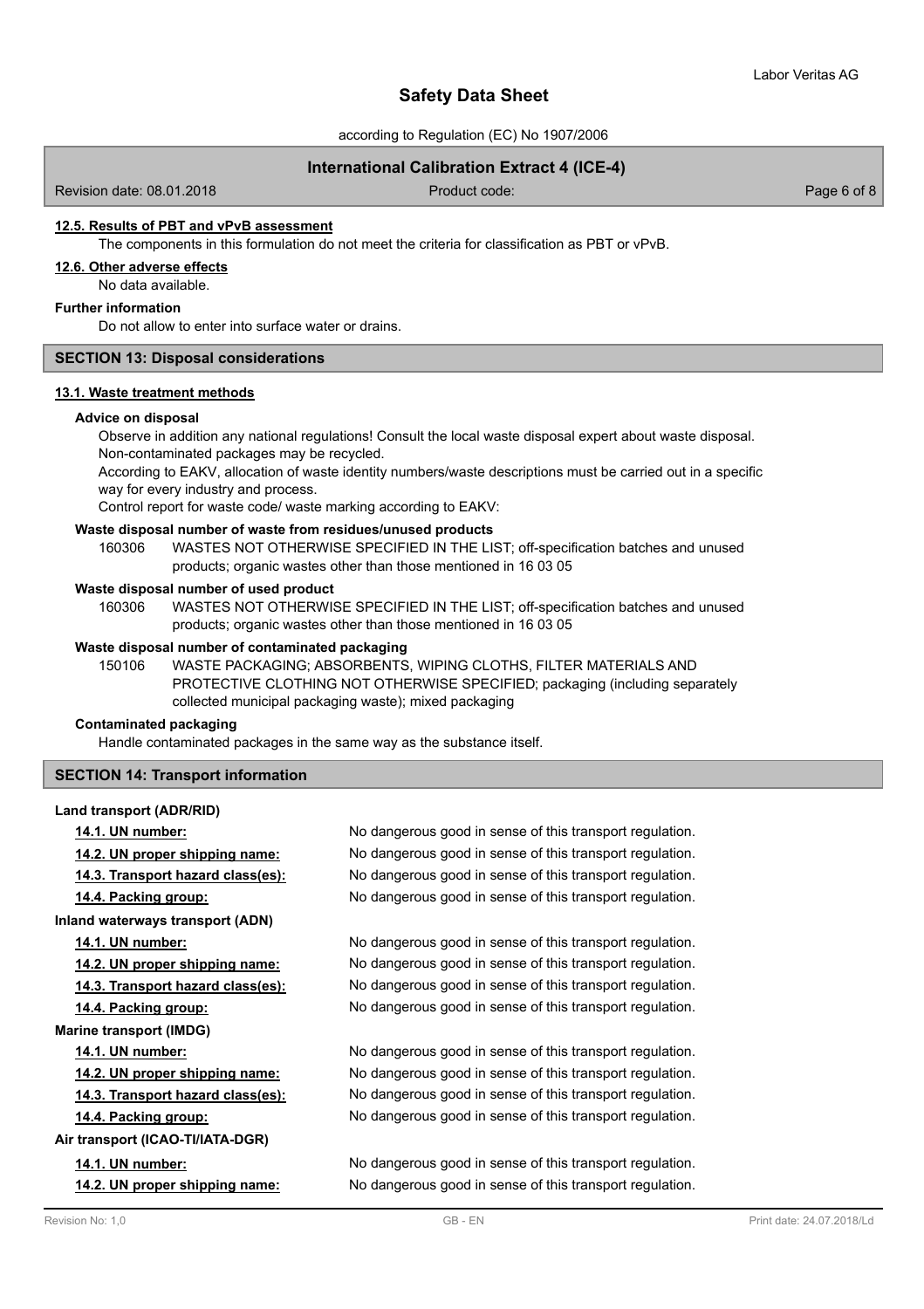according to Regulation (EC) No 1907/2006

| <b>International Calibration Extract 4 (ICE-4)</b><br>Revision date: 08.01.2018<br>Product code:       |                                                                                                                                                               |             |  |  |
|--------------------------------------------------------------------------------------------------------|---------------------------------------------------------------------------------------------------------------------------------------------------------------|-------------|--|--|
|                                                                                                        |                                                                                                                                                               | Page 7 of 8 |  |  |
| 14.3. Transport hazard class(es):                                                                      | No dangerous good in sense of this transport regulation.                                                                                                      |             |  |  |
| 14.4. Packing group:                                                                                   | No dangerous good in sense of this transport regulation.                                                                                                      |             |  |  |
| 14.5. Environmental hazards                                                                            |                                                                                                                                                               |             |  |  |
| <b>ENVIRONMENTALLY HAZARDOUS:</b>                                                                      | no                                                                                                                                                            |             |  |  |
| 14.6. Special precautions for user<br>refer to chapter 6-8                                             |                                                                                                                                                               |             |  |  |
| 14.7. Transport in bulk according to Annex II of Marpol and the IBC Code<br>not relevant               |                                                                                                                                                               |             |  |  |
| <b>SECTION 15: Regulatory information</b>                                                              |                                                                                                                                                               |             |  |  |
|                                                                                                        | 15.1. Safety, health and environmental regulations/legislation specific for the substance or mixture                                                          |             |  |  |
| EU regulatory information                                                                              |                                                                                                                                                               |             |  |  |
| 2010/75/EU (VOC):                                                                                      | No information available.                                                                                                                                     |             |  |  |
| 2004/42/EC (VOC):                                                                                      | No information available.                                                                                                                                     |             |  |  |
| Information according to 2012/18/EU<br>(SEVESO III):                                                   | Not subject to 2012/18/EU (SEVESO III)                                                                                                                        |             |  |  |
| <b>Additional information</b>                                                                          |                                                                                                                                                               |             |  |  |
| REACH 1907/2006 Appendix XVII: not relevant                                                            | The mixture is classified as not hazardous according to regulation (EC) No 1272/2008 [CLP].                                                                   |             |  |  |
| National regulatory information                                                                        |                                                                                                                                                               |             |  |  |
| Water contaminating class (D):                                                                         | 3 - highly water contaminating                                                                                                                                |             |  |  |
| 15.2. Chemical safety assessment                                                                       | Chemical safety assessments for substances in this mixture were not carried out.                                                                              |             |  |  |
| <b>SECTION 16: Other information</b>                                                                   |                                                                                                                                                               |             |  |  |
|                                                                                                        |                                                                                                                                                               |             |  |  |
| <b>Changes</b><br>Rev. 1.0: Initial release: 08.01.2018                                                |                                                                                                                                                               |             |  |  |
| Abbreviations and acronyms                                                                             |                                                                                                                                                               |             |  |  |
|                                                                                                        | ADR: Accord européen sur le transport des marchandises dangereuses par Route                                                                                  |             |  |  |
| CAS Chemical Abstracts Service                                                                         |                                                                                                                                                               |             |  |  |
| DNEL: Derived No Effect Level                                                                          |                                                                                                                                                               |             |  |  |
| IARC: INTERNATIONAL AGENCY FOR RESEARCH ON CANCER                                                      |                                                                                                                                                               |             |  |  |
| IMDG: International Maritime Code for Dangerous Goods<br>IATA: International Air Transport Association |                                                                                                                                                               |             |  |  |
|                                                                                                        | IATA-DGR: Dangerous Goods Regulations by the "International Air Transport Association" (IATA)                                                                 |             |  |  |
| ICAO: International Civil Aviation Organization                                                        |                                                                                                                                                               |             |  |  |
|                                                                                                        | ICAO-TI: Technical Instructions by the "International Civil Aviation Organization" (ICAO)                                                                     |             |  |  |
|                                                                                                        | GHS: Globally Harmonized System of Classification and Labelling of Chemicals<br>GefStoffV: Gefahrstoffverordnung (Ordinance on Hazardous Substances, Germany) |             |  |  |
| LOAEL: Lowest observed adverse effect level                                                            |                                                                                                                                                               |             |  |  |
| LOAEC: Lowest observed adverse effect concentration                                                    |                                                                                                                                                               |             |  |  |
| LC50: Lethal concentration, 50 percent                                                                 |                                                                                                                                                               |             |  |  |
| LD50: Lethal dose, 50 percent<br>NOAEL: No observed adverse effect level                               |                                                                                                                                                               |             |  |  |
| NOAEC: No observed adverse effect level                                                                |                                                                                                                                                               |             |  |  |
| NTP: National Toxicology Program                                                                       |                                                                                                                                                               |             |  |  |
| N/A: not applicable                                                                                    |                                                                                                                                                               |             |  |  |
| OSHA: Occupational Safety and Health Administration<br>PNEC: predicted no effect concentration         |                                                                                                                                                               |             |  |  |